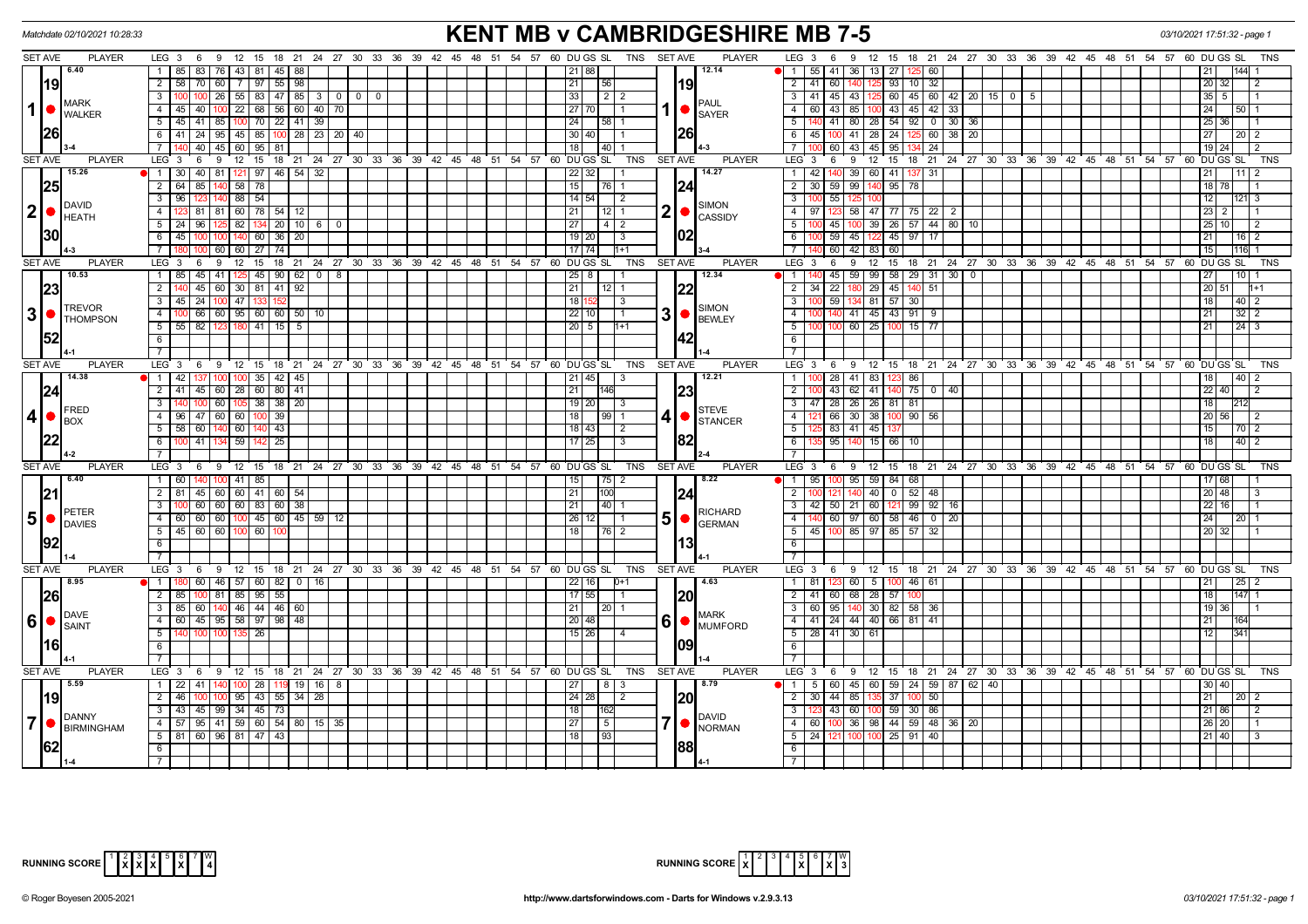|      | Matchdate 02/10/2021 10:28:33 |                                       |                         |              |                                   |                     |                   |                 |                               |                                                   |       | <b>KENT MB v CAMBRIDGESHIRE MB 7-5</b><br>18 21 24 27 30 33 36 39 42 45 48 51 54 57 60 DUGS SL |                     |              |        |    |    |                |                                          |                 |                    |                |    |                                        |                                                                                                                                                                                                        | 03/10/2021 17:51:41 - page 2 |          |                                    |              |                       |                 |               |               |                |      |    |         |    |                                          |    |    |             |                 |                    |            |
|------|-------------------------------|---------------------------------------|-------------------------|--------------|-----------------------------------|---------------------|-------------------|-----------------|-------------------------------|---------------------------------------------------|-------|------------------------------------------------------------------------------------------------|---------------------|--------------|--------|----|----|----------------|------------------------------------------|-----------------|--------------------|----------------|----|----------------------------------------|--------------------------------------------------------------------------------------------------------------------------------------------------------------------------------------------------------|------------------------------|----------|------------------------------------|--------------|-----------------------|-----------------|---------------|---------------|----------------|------|----|---------|----|------------------------------------------|----|----|-------------|-----------------|--------------------|------------|
|      | <b>SET AVE</b>                | <b>PLAYER</b>                         | LEG <sub>3</sub>        | - 6          | 9                                 | 12                  | 18<br>15          |                 |                               | 21  24  27  30  33  36  39  42  45  48  51        |       |                                                                                                |                     |              |        |    | 54 | 57 60 DU GS SL |                                          |                 |                    | <b>TNS</b>     |    | <b>SET AVE</b>                         | <b>PLAYER</b>                                                                                                                                                                                          | LEG <sub>3</sub>             |          | 9                                  | 12           | 15                    |                 |               |               |                |      |    |         |    |                                          |    |    |             |                 |                    | <b>TNS</b> |
|      |                               | 21.68                                 | $\overline{1}$          | 44           | 21                                | 60 I                |                   | 72              |                               |                                                   |       |                                                                                                |                     |              |        |    |    |                |                                          | 21              | 4                  |                |    |                                        | 13.40                                                                                                                                                                                                  |                              |          | 22<br>45                           |              | 60                    | 24<br>70        |               |               |                |      |    |         |    |                                          |    |    |             | 21 24           |                    |            |
|      | 27                            | <b>KEVIN</b><br><b>REID</b>           | $\overline{2}$          | 59           |                                   | 60                  | 58<br>100         |                 |                               |                                                   |       |                                                                                                |                     |              |        |    |    |                |                                          | 18              | 24                 | 3              |    | 23                                     |                                                                                                                                                                                                        | $\overline{2}$               |          | 95                                 | 36           | 80                    | 66<br>24        |               |               |                |      |    |         |    |                                          |    |    |             | 20 24           |                    |            |
|      |                               |                                       |                         |              | 82                                |                     | 55 92 32          |                 |                               |                                                   |       |                                                                                                |                     |              |        |    |    |                |                                          | $16$ 32         |                    | $\overline{2}$ |    |                                        |                                                                                                                                                                                                        | $\overline{3}$               | 45       | 10C                                | 40 92        |                       |                 |               |               |                |      |    |         |    |                                          |    |    |             | 15              | 124 2              |            |
| 8    |                               |                                       |                         | 45           | 27                                |                     |                   |                 |                               |                                                   |       |                                                                                                |                     | 18           | $2P+1$ |    |    |                | <b>DAVID</b><br>$300$ $\frac{1000}{100}$ | $\overline{4}$  |                    | 56             | 60 | 100 89                                 | - 12                                                                                                                                                                                                   |                              |          |                                    |              |                       |                 |               |               |                |      |    | $19$ 12 |    |                                          |    |    |             |                 |                    |            |
|      |                               |                                       | $\overline{5}$<br>43 I  |              |                                   |                     | 93   40           |                 |                               |                                                   |       |                                                                                                |                     |              |        |    |    |                |                                          | 18 40           |                    | 3              |    |                                        |                                                                                                                                                                                                        | $\overline{5}$               |          |                                    | 41 37 83     |                       |                 |               |               |                |      |    |         |    |                                          |    |    |             | 15              | 100I               |            |
|      | <b>116</b>                    |                                       | 6                       | 45   58      | 60                                |                     | 98<br>100         |                 |                               |                                                   |       |                                                                                                |                     |              |        |    |    |                |                                          | 18 98           |                    | $\overline{2}$ |    | 97                                     |                                                                                                                                                                                                        | 6                            | 24<br>97 |                                    |              | $^{\circ}$            | 42              |               |               |                |      |    |         |    |                                          |    |    |             | 18              | 98                 |            |
|      |                               |                                       |                         | 68           |                                   |                     | 50<br>8           | 32              |                               |                                                   |       |                                                                                                |                     |              |        |    |    |                |                                          | $19$ 32         |                    |                |    |                                        |                                                                                                                                                                                                        |                              | -41      | 56<br>60                           | 59 60        | -60                   |                 |               |               |                |      |    |         |    |                                          |    |    |             | 18              | 165                |            |
|      | <b>SET AVE</b>                | <b>PLAYER</b>                         | $LEG \ 3$               | - 6          | 9                                 | 12                  | 18<br>15          | 21              |                               | 24 27 30 33 36 39 42 45 48 51 54 57 60 DUGS SL    |       |                                                                                                |                     |              |        |    |    |                |                                          |                 |                    | TNS            |    | <b>SET AVE</b>                         | <b>PLAYER</b>                                                                                                                                                                                          | LEG <sup>®</sup>             | - 3      | $\mathbf{q}$                       | 12           | 18<br>15              |                 | 21 24 27      |               |                |      |    |         |    | 30 33 36 39 42 45 48 51 54 57 60 DUGS SL |    |    |             |                 |                    | <b>TNS</b> |
|      |                               | 11.21                                 | 81                      |              |                                   | 43 I                | 83<br>30          | 21              |                               |                                                   |       |                                                                                                |                     |              |        |    |    |                |                                          | $\overline{21}$ | $\overline{\cdot}$ | l 2            |    |                                        | 12.50                                                                                                                                                                                                  |                              |          | 85                                 | 99           |                       | 10              | $0$ 10        |               |                |      |    |         |    |                                          |    |    |             | $22$ 10         |                    |            |
|      | 22                            | <b>MARK</b><br><b>LEGG</b>            |                         |              | 85                                | 83 57               | -34               | 24              |                               |                                                   |       |                                                                                                |                     |              |        |    |    |                |                                          | 21              | $16$   1           |                |    |                                        | 23 <br>BILLY                                                                                                                                                                                           |                              | 85       | 60<br>60                           | 59           | 85 89 63              |                 |               |               |                |      |    |         |    |                                          |    |    |             | $\frac{21}{63}$ |                    |            |
|      |                               |                                       | 3<br>55                 |              |                                   | 85                  | 45                |                 |                               |                                                   |       |                                                                                                |                     |              |        |    |    |                |                                          | 18              |                    | 3              |    |                                        |                                                                                                                                                                                                        | $\overline{3}$               | 95       | 99                                 |              | 28                    | 20              |               |               |                |      |    |         |    |                                          |    |    |             | $\overline{18}$ | 20                 |            |
|      | 9 •                           |                                       |                         | 83           | 60                                |                     | 93<br>  10        |                 | 0 30                          |                                                   |       |                                                                                                |                     |              |        |    |    |                |                                          | 24 30           |                    | $\overline{2}$ |    |                                        | $\left  9 \right $ $\bullet$ $\left  \rule{0pt}{13pt} \right $ $\left  \rule{0pt}{13pt} \right $ $\left  \rule{0pt}{13pt} \right $ $\left  \rule{0pt}{13pt} \right $ $\left  \rule{0pt}{13pt} \right $ | $\overline{4}$               | 62       | 60                                 | 57           |                       | 140 31 31       |               |               |                |      |    |         |    |                                          |    |    |             | 21              | $\sqrt{20}$ 2      |            |
|      |                               |                                       | 5<br>-81                | 45           | 45                                | 78 97               | 97                |                 | $19$   23   16                |                                                   |       |                                                                                                |                     |              |        |    |    |                |                                          | 27 16           |                    |                |    |                                        |                                                                                                                                                                                                        | 5                            |          |                                    | 58           | 66                    | $\overline{12}$ | $9 \mid 1$    | $\mathbf 0$   |                |      |    |         |    |                                          |    |    |             | $\overline{27}$ | 2 2                |            |
|      | 63                            |                                       | 6                       |              | 100 60 81 85 35                   |                     |                   | l 40            |                               |                                                   |       |                                                                                                |                     |              |        |    |    |                |                                          | $21$ 40         |                    | $\overline{2}$ |    |                                        | 114                                                                                                                                                                                                    | 6                            | 60 T     | 45 100 47 180 44                   |              |                       |                 |               |               |                |      |    |         |    |                                          |    |    |             | 18              | $\frac{1}{25}$ 1+1 |            |
|      |                               |                                       |                         |              |                                   |                     |                   |                 |                               |                                                   |       |                                                                                                |                     |              |        |    |    |                |                                          |                 |                    |                |    |                                        |                                                                                                                                                                                                        |                              |          |                                    |              |                       |                 |               |               |                |      |    |         |    |                                          |    |    |             |                 |                    |            |
|      | <b>SET AVE</b>                | <b>PLAYER</b>                         | LEG 3                   | - 6          | 9                                 | 12                  | 15<br>18          |                 |                               | 21 24 27 30 33 36 39 42 45 48 51 54 57 60 DUGS SL |       |                                                                                                |                     |              |        |    |    |                |                                          |                 |                    | <b>TNS</b>     |    | SET AVE                                | <b>PLAYER</b>                                                                                                                                                                                          | LEG <sub>3</sub>             |          | 9                                  | 12           | 15                    | 18              | $21 \quad 24$ | $^{\circ}$ 27 |                |      |    |         |    | 30 33 36 39 42 45 48 51 54 57 60 DUGS SL |    |    |             |                 |                    | <b>TNS</b> |
|      |                               | 7.40<br><b>RICHARD</b><br><b>ELMS</b> | 43 I                    | 36           | 60                                | 85   21             | 41                |                 |                               | $26$ 80 57                                        | 36 16 |                                                                                                |                     |              |        |    |    |                |                                          | 33 16           |                    |                |    |                                        | 9.72                                                                                                                                                                                                   |                              |          | 92<br>60                           | -29          | 24                    | 85              | 71 35         | 3             | $\overline{0}$ |      |    |         |    |                                          |    |    |             | 30              | 2 <sup>1</sup>     |            |
|      | <b>18</b>                     |                                       | $\overline{2}$<br>41    | 81           |                                   | $60$   93           |                   |                 | $0$ 6                         |                                                   |       |                                                                                                |                     |              |        |    |    |                |                                          | 24              |                    |                |    | <b>20</b>                              |                                                                                                                                                                                                        | $\overline{2}$               | 41       | 45<br>48                           |              | 45                    |                 | 45 81 36 20   |               |                |      |    |         |    |                                          |    |    |             | $25$ 20         |                    |            |
|      |                               |                                       | 60 I                    | 81           | 22                                | 22   60             | l 125             |                 | $41 \overline{\smash{)}\,90}$ |                                                   |       |                                                                                                |                     |              |        |    |    |                |                                          | $24$ 90         |                    |                |    | ANDY<br>I 0  ●<br><b>TURPIN</b><br> 53 |                                                                                                                                                                                                        | $\overline{\mathbf{3}}$      | 43       | 28                                 |              | 58 54                 | 70              |               |               |                |      |    |         |    |                                          |    |    |             | 21              |                    | $16$   2   |
| 10 ● |                               |                                       | 81<br>4                 |              | 41                                | 45                  | 43<br>13          |                 |                               |                                                   |       |                                                                                                |                     |              |        |    |    |                |                                          | 18              | 157                |                |    |                                        |                                                                                                                                                                                                        | $\overline{4}$               | 60       | 83                                 | 58           | 84                    | 84<br>32        |               |               |                |      |    |         |    |                                          |    |    |             | 20 32           |                    |            |
|      |                               |                                       | 5                       | $58 \mid 24$ | 26                                | 43 I                |                   |                 |                               | $59 \mid 41 \mid 83 \mid 20$                      |       |                                                                                                |                     |              |        |    |    |                |                                          | 28 20           |                    |                |    |                                        |                                                                                                                                                                                                        | 5                            | -24      | 60 I                               |              | 55 22 60 50 100 66 24 |                 |               |               |                |      |    |         |    |                                          |    |    |             | 27              | 40 I               |            |
|      | 179                           |                                       | $6 \overline{6}$        |              |                                   | 26                  | 60<br>43          | 76              |                               |                                                   |       |                                                                                                |                     |              |        |    |    |                |                                          | 21              | 68                 |                |    |                                        |                                                                                                                                                                                                        | 6                            |          | 26                                 | 81           | 66                    | 99              | 68 16         |               |                |      |    |         |    |                                          |    |    |             | $\sqrt{23}$ 16  |                    |            |
|      |                               |                                       |                         | $21$ 81      | 85                                | $41 \overline{)36}$ | 87                |                 | $-46$ 60                      |                                                   |       |                                                                                                |                     |              |        |    |    |                |                                          | 24              | 44                 |                |    |                                        |                                                                                                                                                                                                        |                              | 85       | 60                                 |              |                       | 40              | 888           |               |                |      |    |         |    |                                          |    |    |             | $22$ 8          |                    |            |
|      | <b>SET AVE</b>                | <b>PLAYER</b>                         | LEG <sub>3</sub>        | - 6          |                                   | 12                  | 18<br>15          |                 |                               | 21 24 27 30 33 36                                 |       |                                                                                                | 39 42 45 48 51      |              |        |    | 54 | 57             | 60 DU GS SL                              |                 |                    | TNS            |    | <b>SET AVE</b>                         | <b>PLAYER</b>                                                                                                                                                                                          | LEG <sub>3</sub>             |          | 9                                  | 12           | 15<br>18              |                 | 21 24 27      |               | 30 33 36       |      |    | 39 42   | 45 | 48<br>51                                 | 54 | 57 | 60 DU GS SL |                 |                    | <b>TNS</b> |
|      |                               | 15.66                                 | 41                      | 40           |                                   | 41 I                | 45                |                 |                               |                                                   |       |                                                                                                |                     |              |        |    |    |                |                                          | 15              | 209                |                |    |                                        | 17.08                                                                                                                                                                                                  | $\overline{1}$               |          |                                    |              | 22                    | 16              |               |               |                |      |    |         |    |                                          |    |    |             | 16   16         |                    |            |
|      | 23                            |                                       | 2                       | 41 60        | 64                                | 180   41            | 75                | 30              |                               |                                                   |       |                                                                                                |                     |              |        |    |    |                |                                          | 21              | $10D+1$            |                |    | 25                                     |                                                                                                                                                                                                        | 2                            |          |                                    | 85           | 44                    | $62 \mid 41$    |               |               |                |      |    |         |    |                                          |    |    |             | 21 41           |                    |            |
|      |                               | CARL                                  | $\overline{3}$<br>60 I  |              | 85   81                           |                     | 83 121 31         | $\overline{40}$ |                               |                                                   |       |                                                                                                |                     |              |        |    |    |                |                                          | 21 40           |                    |                |    |                                        | <b>STEVE</b>                                                                                                                                                                                           | $\overline{3}$               | 84       | 85 41 42 60 81 76                  |              |                       |                 |               |               |                |      |    |         |    |                                          |    |    |             | 21              | 32                 |            |
|      | 11                            | LEIGHTON                              |                         |              |                                   |                     | 18<br>$\mathbf 0$ | 6               |                               |                                                   |       |                                                                                                |                     |              |        |    |    |                |                                          | 20   6          |                    |                |    |                                        | $\left  \textbf{1} \right $ $\left  \textbf{c} \right $ arrett                                                                                                                                         | $\overline{4}$               |          | 85                                 |              | 56                    |                 |               |               |                |      |    |         |    |                                          |    |    |             | 18              | $20$   3           |            |
|      |                               |                                       | 5                       |              | 38                                | 83 I                | 20<br>100         | 20 <sup>1</sup> |                               |                                                   |       |                                                                                                |                     |              |        |    |    |                |                                          | 19 20           |                    | 3              |    |                                        |                                                                                                                                                                                                        | 5                            | 81       | 45<br>60                           | 60           |                       | 97<br>38        |               |               |                |      |    |         |    |                                          |    |    |             | 21              | 20 <sub>1</sub>    |            |
|      | <b>26</b>                     |                                       | 85 I<br>6               | 45           | 59                                |                     | 60<br>40          |                 |                               |                                                   |       |                                                                                                |                     |              |        |    |    |                |                                          | 18              | 112                |                |    | <b>26</b>                              |                                                                                                                                                                                                        | 6                            |          | 45                                 | 60 I         |                       | 16              |               |               |                |      |    |         |    |                                          |    |    |             | $17$   16       |                    |            |
|      |                               |                                       | 22                      |              | 60                                |                     | 60<br>40          | 60              |                               |                                                   |       |                                                                                                |                     |              |        |    |    |                |                                          | 21              | 36                 |                |    |                                        |                                                                                                                                                                                                        | $\overline{7}$               | -60      |                                    | -67          | 58                    | 19<br>57 I      | 40            |               |                |      |    |         |    |                                          |    |    |             | 22 40           |                    |            |
|      | <b>SET AVE</b>                | <b>PLAYER</b>                         | LEG <sub>3</sub>        |              |                                   |                     |                   |                 | 24                            | $^{\circ}$ 27                                     | 30    |                                                                                                | $33 \t36 \t39 \t42$ | $45^{\circ}$ | 48     | 51 | 54 | 57             |                                          | DU GS           | SL                 | <b>TNS</b>     |    | <b>SET AVE</b>                         | <b>PLAYER</b>                                                                                                                                                                                          | LEG <sup>T</sup>             |          |                                    |              |                       |                 | 24            | 27            | 30<br>33       | ີ 36 | 39 | 42      | 45 | 48                                       | 54 |    |             | DU GS SL        |                    |            |
|      |                               | 9.20                                  |                         |              |                                   |                     | 85                | 33 I            | 18                            | 35                                                |       |                                                                                                |                     |              |        |    |    |                |                                          | 27              |                    |                |    |                                        | 5.70                                                                                                                                                                                                   |                              |          |                                    |              |                       |                 |               |               |                |      |    |         |    |                                          |    |    |             | 26  <br>2       |                    |            |
|      | 25                            |                                       | $\overline{2}$<br>-85 I |              | 85                                |                     | $55 \ 85 \ 51$    |                 |                               |                                                   |       |                                                                                                |                     |              |        |    |    |                |                                          | $17$ 51         |                    |                |    | l19l                                   |                                                                                                                                                                                                        | $\overline{2}$               | 41       | 60 41                              |              | 21 41 83              |                 |               |               |                |      |    |         |    |                                          |    |    |             | 18              | 214                |            |
|      |                               |                                       | 3                       | 85           | 95                                |                     | 60 43 78          |                 |                               |                                                   |       |                                                                                                |                     |              |        |    |    |                |                                          | $17$ 78         |                    |                |    |                                        | <b>MICK</b>                                                                                                                                                                                            | 3                            |          | 85<br>55                           | $22 \mid 26$ |                       |                 |               |               |                |      |    |         |    |                                          |    |    |             | 15              | 213                |            |
| 12 ● |                               | <b>GIBSON</b>                         | $\overline{4}$          |              | $\frac{60}{58}$ 58 60 100 87 0 36 |                     |                   |                 |                               |                                                   |       |                                                                                                |                     |              |        |    |    |                |                                          | 22 36           |                    | $\overline{2}$ |    |                                        | $12 \bullet $ $\sum_{\text{LAWSON}}$                                                                                                                                                                   | $\overline{4}$               | $-41$    | $\overline{59}$ 81 140 24 85 51 10 |              |                       |                 |               |               |                |      |    |         |    |                                          |    |    |             | 24              | 10                 |            |
|      |                               |                                       | 5                       |              | 100 81 100 40 40                  |                     |                   |                 |                               |                                                   |       |                                                                                                |                     |              |        |    |    |                |                                          | $17$  40        |                    | $\overline{3}$ |    |                                        |                                                                                                                                                                                                        | 5 <sup>5</sup>               |          | 83 60 41 83 41                     |              |                       |                 |               |               |                |      |    |         |    |                                          |    |    |             | 15              | 193                |            |
|      | 00                            |                                       | 6                       |              |                                   |                     |                   |                 |                               |                                                   |       |                                                                                                |                     |              |        |    |    |                |                                          |                 |                    |                |    |                                        | l13I                                                                                                                                                                                                   | 6                            |          |                                    |              |                       |                 |               |               |                |      |    |         |    |                                          |    |    |             |                 |                    |            |
|      |                               |                                       |                         |              |                                   |                     |                   |                 |                               |                                                   |       |                                                                                                |                     |              |        |    |    |                |                                          |                 |                    |                |    |                                        |                                                                                                                                                                                                        |                              |          |                                    |              |                       |                 |               |               |                |      |    |         |    |                                          |    |    |             |                 |                    |            |

| <b>IOP</b> | in Reid 27.16                                    | Steve Carrett 25.26<br>lo                                                                                                                                                         |
|------------|--------------------------------------------------|-----------------------------------------------------------------------------------------------------------------------------------------------------------------------------------|
|            | <b>RUNNING SCORE</b><br>lxl:<br>IXIX<br>.<br>. . | . 2 W<br>$\sim$ $\sim$ $\sim$ $\sim$<br>$\overline{\phantom{a}}$<br>$\overline{\phantom{a}}$<br>l 5<br>IX.<br>$\mathbf{r}$<br>the contract of the contract of the contract of the |